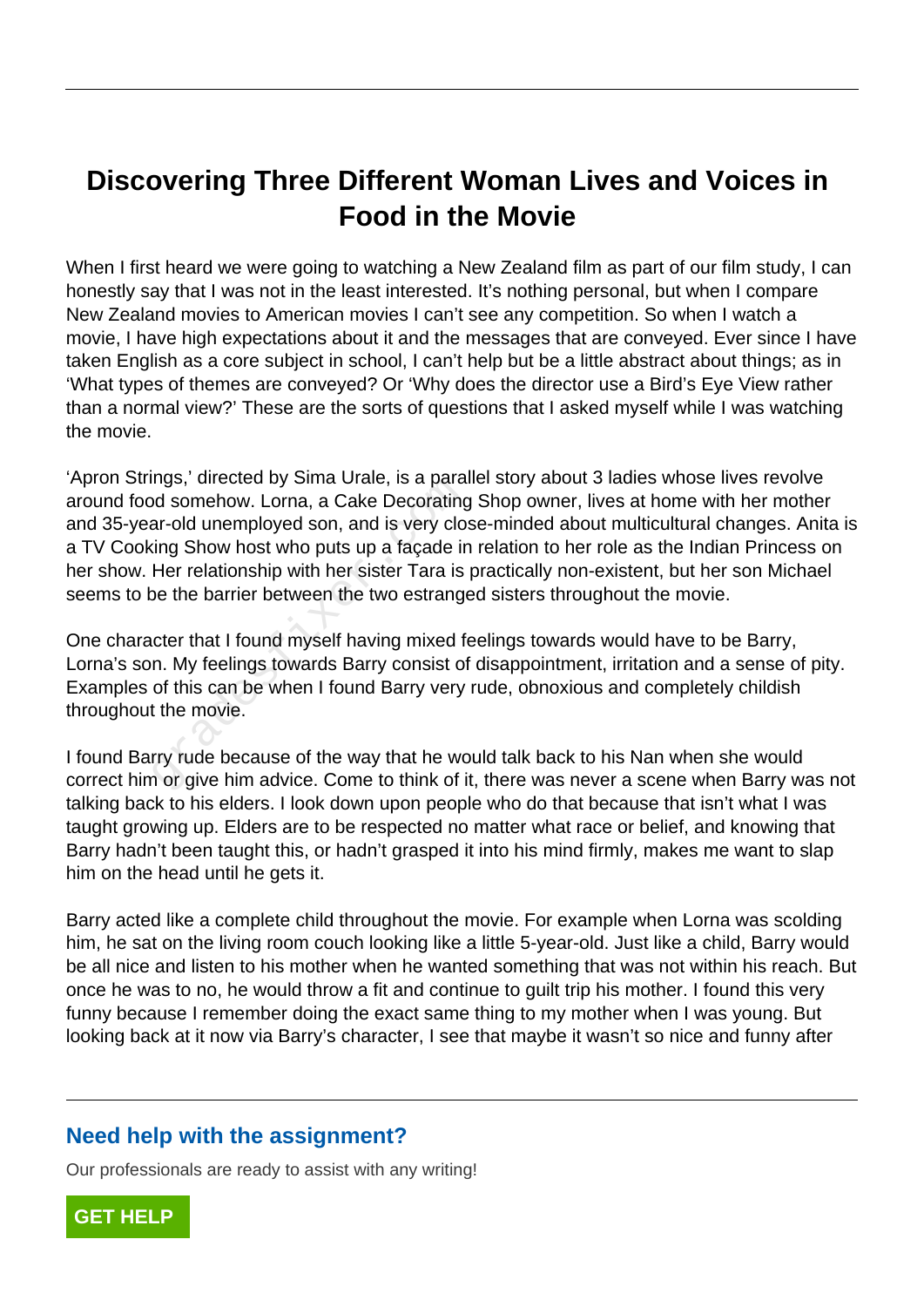all.

This part linked to my irritation towards Barry every time he would walk onto the screen and ask his mother for money. My feelings towards this are mixed; as in 'yes I understand that Barry might need some pocket money,' but given that Barry is an unemployed 35-year-old is, to me, completely pathetic. I got angry at him throughout the movie because he didn't even consider going out to go and get a job until his 'friend' offers him work but with a \$5000 start up. My understanding is that many cultures around the world preach and practise that money is not freely given but earned. Because of this life lesson that I have learnt since I was young, every time I see Barry on the screen, I get this judgemental feeling towards him, but after learning about his past and his story, I truly do feel sorry for Barry

Even though I pitied Barry, I am disappointed in him because he had 2 choices. He could have chosen to pick up his act and move on; become a better person than his father but instead he chose to mope around like a loser who eats money from his mother's pockets. In my disappointment I found myself getting irritated yet again because I feel as if Barry just gave too easily without putting up a fight.

My disappointment extended towards Lorna, because instead of babying Barry, she should have corrected him and stood her ground from the very beginning of the movie, not at the very end. People around me say that they feel sorry for Lorna instead of disappointed and I guess I do feel somewhat sorry, but not as much as disappointed. I believe everyone is open to what they feel so I can't help but blame her for that, but I do see her reasoning. Parents only want the best for their children, I know that at the least. Lorna subdues her anger towards Barry and continues to nurture him as if he had done nothing wrong and I guess this goes on from when she kicked her husband out and she was left picking up the pieces. I feel that Lorna is too afraid of kicking Barry out because of the guilt she feels when she heard her husband committed suicide. I would be the same as Lorna if I had kids, but I would not baby them. I would be disappointed in myself if I let my 35-year-old son live off of me for the rest of his life instead of going out into the world and actually try and get a job. ment Tround myself getting finlated year<br>out putting up a fight.<br>ointment extended towards Lorna, bec<br>ected him and stood her ground from th<br>le around me say that they feel sorry for<br>mewhat sorry, but not as much as disal<br>

I do feel sorry for her in that sense, because she had to step up as the mother and father figure in her family from the point on life. I feel sorry for Lorna in that sense because when you say your vows at the altar your assumption is that they will last, if not, then why get married at all? Coming from the idea above, I think that it portrays my thoughts on marriage exactly. I would rather stay single for the rest of my life than get married and have my family crumble to pieces.

This would have to be my feeling overall for the movie. I feel heartbroken. Heartbroken because when you watch a movie, you would generally like for there to be a happy ending at the end, but instead you get this cliff-hanger where everyone is left thinking about their decisions, or at least

## **Need help with the assignment?**

Our professionals are ready to assist with any writing!